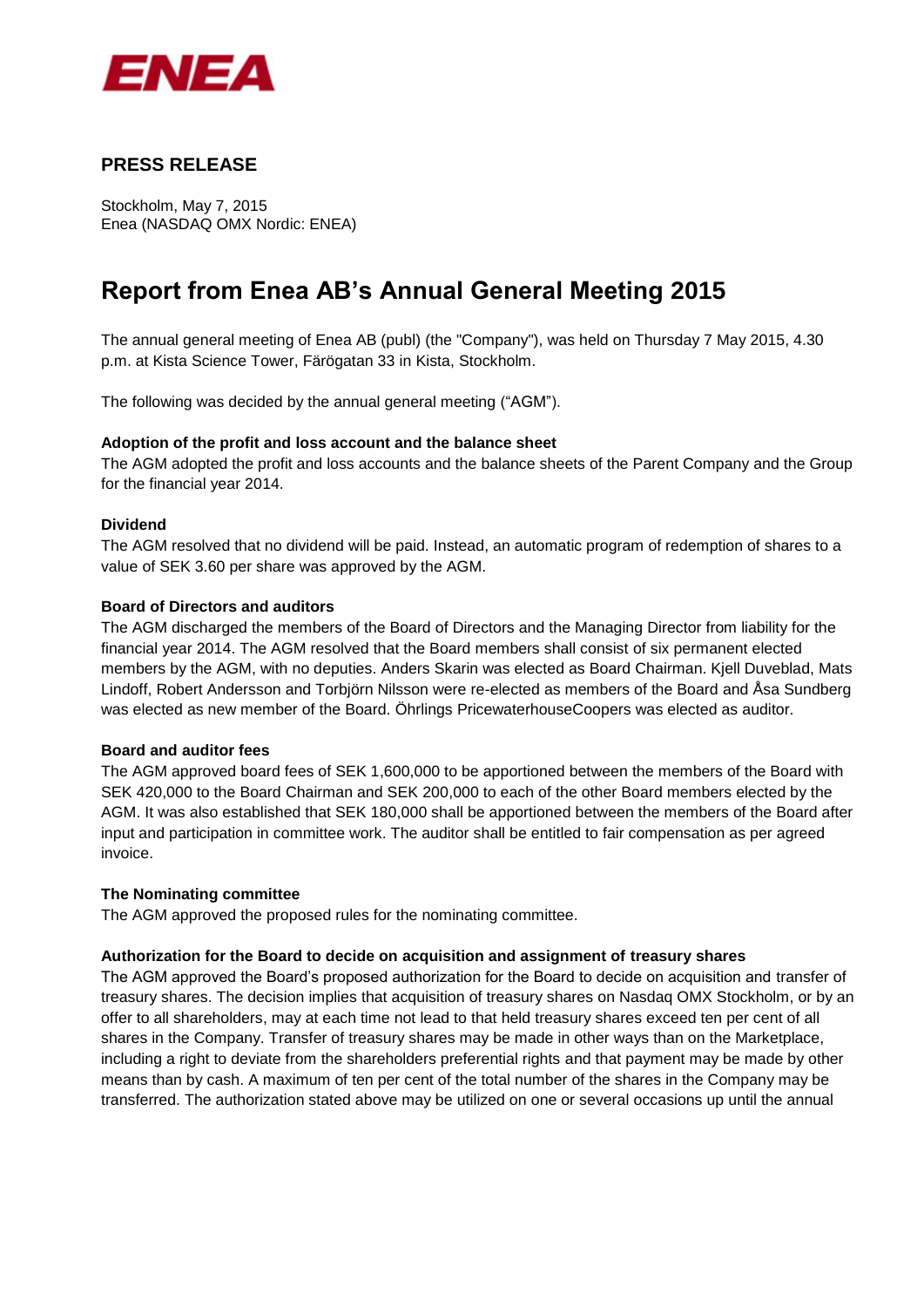

general meeting 2016. Acquisitions of shares on the Marketplace may only be made at a price within the registered price interval at the Marketplace. Transfer of treasury shares in connection with acquisitions of businesses may be made at a market price estimated by the board

#### **Guidelines for remuneration to senior executives**

The AGM approved the Board's proposed guidelines for remuneration and other conditions of employment to senior executives.

#### **Authorization for the Board to decide on new share issue for share and business acquisitions**

The AGM approved the Board's proposed authorization for the Board to decide on new share issue for share and business acquisitions until the time of AGM 2016, with the aim that the Company shall be able to issue shares for acquisition of shares or businesses. The issue price shall be based on market practice and the number of issued shares may at most equal ten per cent of the number of outstanding shares on the day of the notice of the AGM.

#### **Redemption of shares**

The AGM approved the Board's proposed imposition of an automatic program for redemption of shares involving a share split, redemption of shares and a corresponding "bonus issue" increase of the share capital.

Summary of terms for the redemption program:

Each Enea share is split into two shares. One of the shares is called a redemption share. The redemption shares are automatically redeemed against payment of 3.60 SEK per redemption share. The redemption is automatic, i.e. no action is required from the shareholders.

The AGM authorized the board to set the record day for the share split and redemption respectively as well as the period for trading of redemption shares.

Further information about the redemption program can be found in the previously published information folder available on Enea's website.

# **Reduction of the share capital and a corresponding "bonus issue" increase of the share capital**

The AGM approved the Board's proposal to reduce the share capital of the Company by SEK 303,902 through a cancellation of a total of 277,147 shares. In order to achieve a time efficient cancellation procedure, the AGM approved the Board's proposal to restore the Company's share capital to its original amount by increasing the share capital by means of a bonus issue without issuing new shares by transferring the amount of issue from the Company's non-restricted reserve to the Company's share capital.

# **For more information visit [www.enea.com/investors](http://www.enea.com/investors) or contact:**

Anders Lidbeck, President & CEO E-mail: [anders.lidbeck@enea.com](mailto:anders.lidbeck@enea.com)

Sofie Sarhed, Investor Relations Phone: +46 70 971 4005 E-mail: [sofie.sarhed@enea.com](mailto:sofie.sarhed@enea.com)